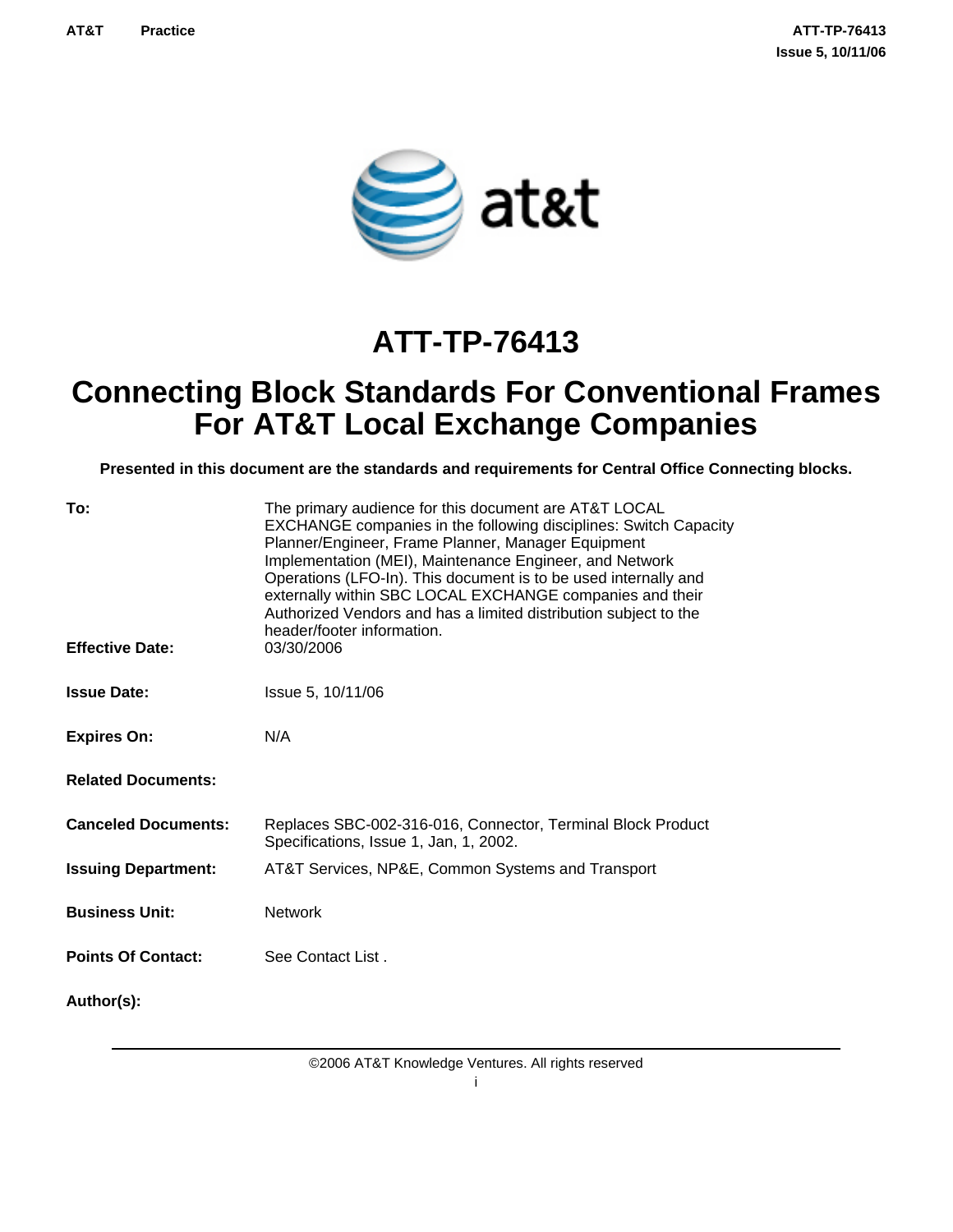Dave Smith, Phone Number 818-713-7308, E-mail: ds2375@att.com **ATTUID** : ds2375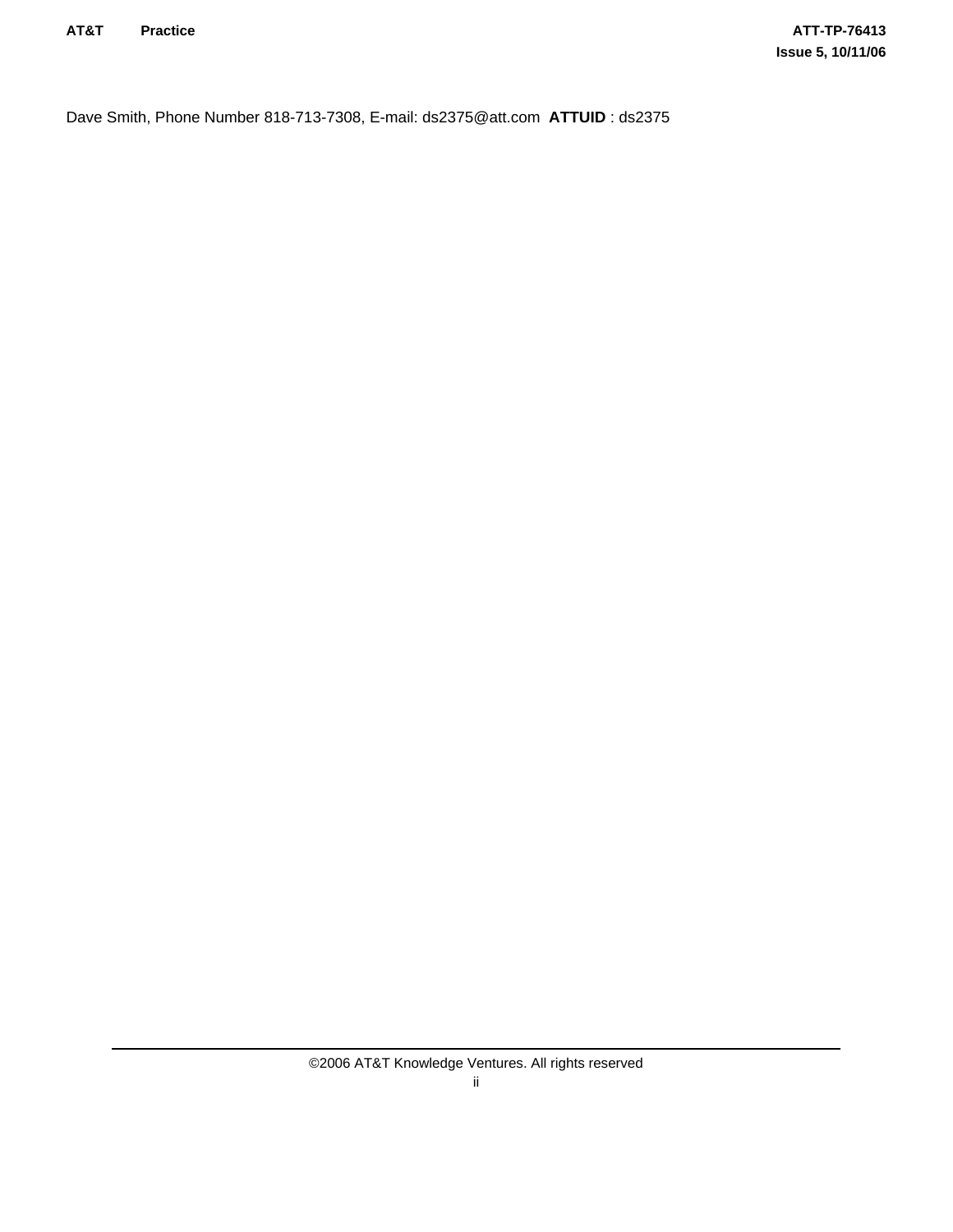# **Table Of Contents**

#### **[INTRODUCTION](#page-4-0)**

| $\mathbf 1$ . | <b>REASON FOR REISSUE</b>  |                                     |                 |
|---------------|----------------------------|-------------------------------------|-----------------|
| 2.            | <b>Product Definitions</b> |                                     | 1               |
| 3.            | <b>Specifications</b>      |                                     | $\mathbf{2}$    |
|               | 3.1.                       | <b>Connector Block Requirements</b> | $\mathbf 2$     |
|               | 3.1.1.                     | <b>General Specifications</b>       | $\mathbf 2$     |
|               | 3.1.2.                     | <b>Block Body Specifications</b>    | 3               |
|               | 3.1.3.                     | <b>Pin/Clip Specifications</b>      | 4               |
|               | 3.1.4.                     | <b>Connector Block Densities</b>    | 4               |
| 4.            |                            | <b>RELATED DOCUMENTS</b>            | 5               |
| 5.            | <b>CONTACT LIST</b>        |                                     | $6\phantom{1}6$ |
|               | <b>ACRONYMS</b>            |                                     | $6\phantom{1}6$ |
|               | A.1.                       | <b>NETWORK ACRONYMS DICTIONARY</b>  | 6               |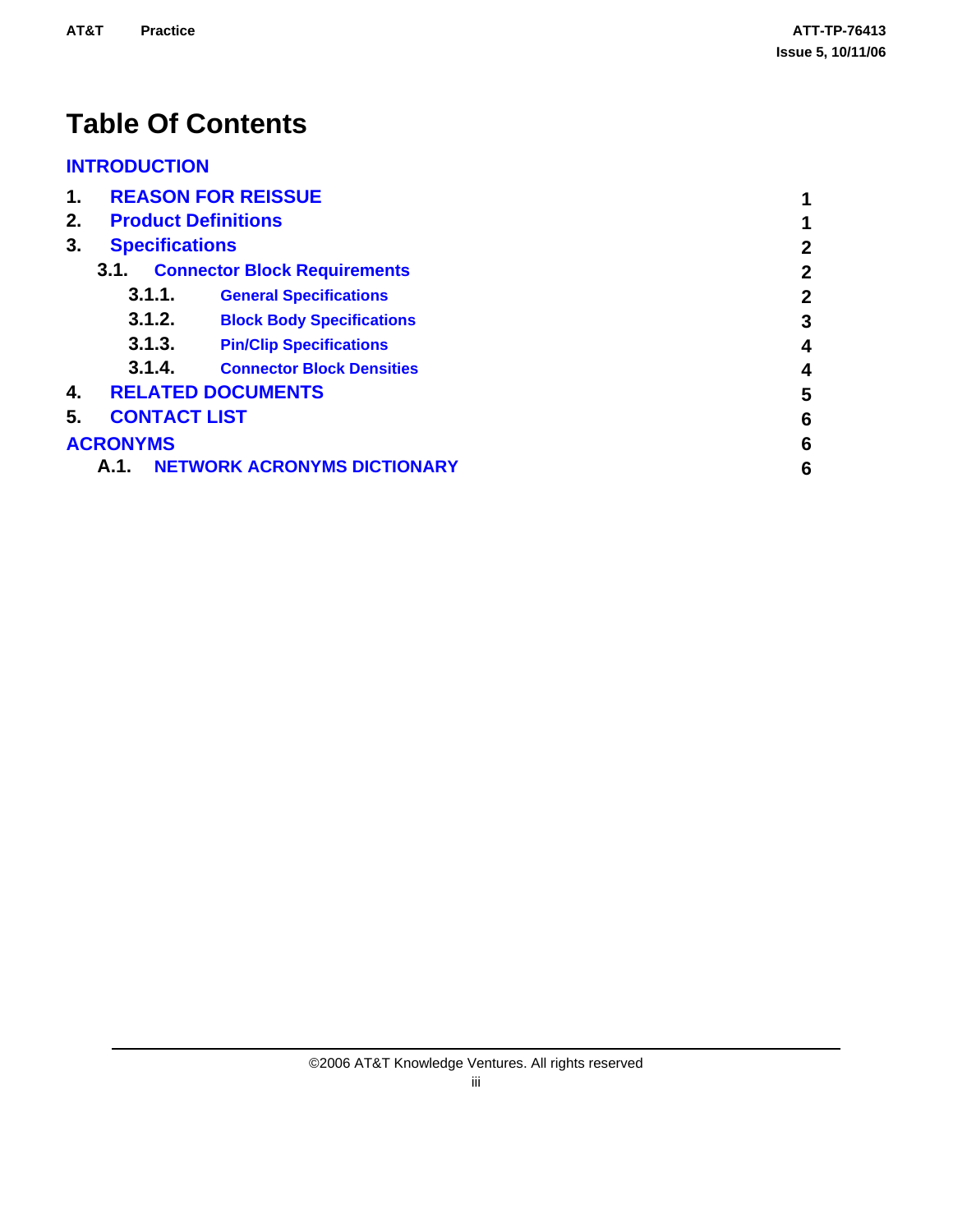**AT&T Practice ATT-TP-76413**

**Issue 5, 10/11/06**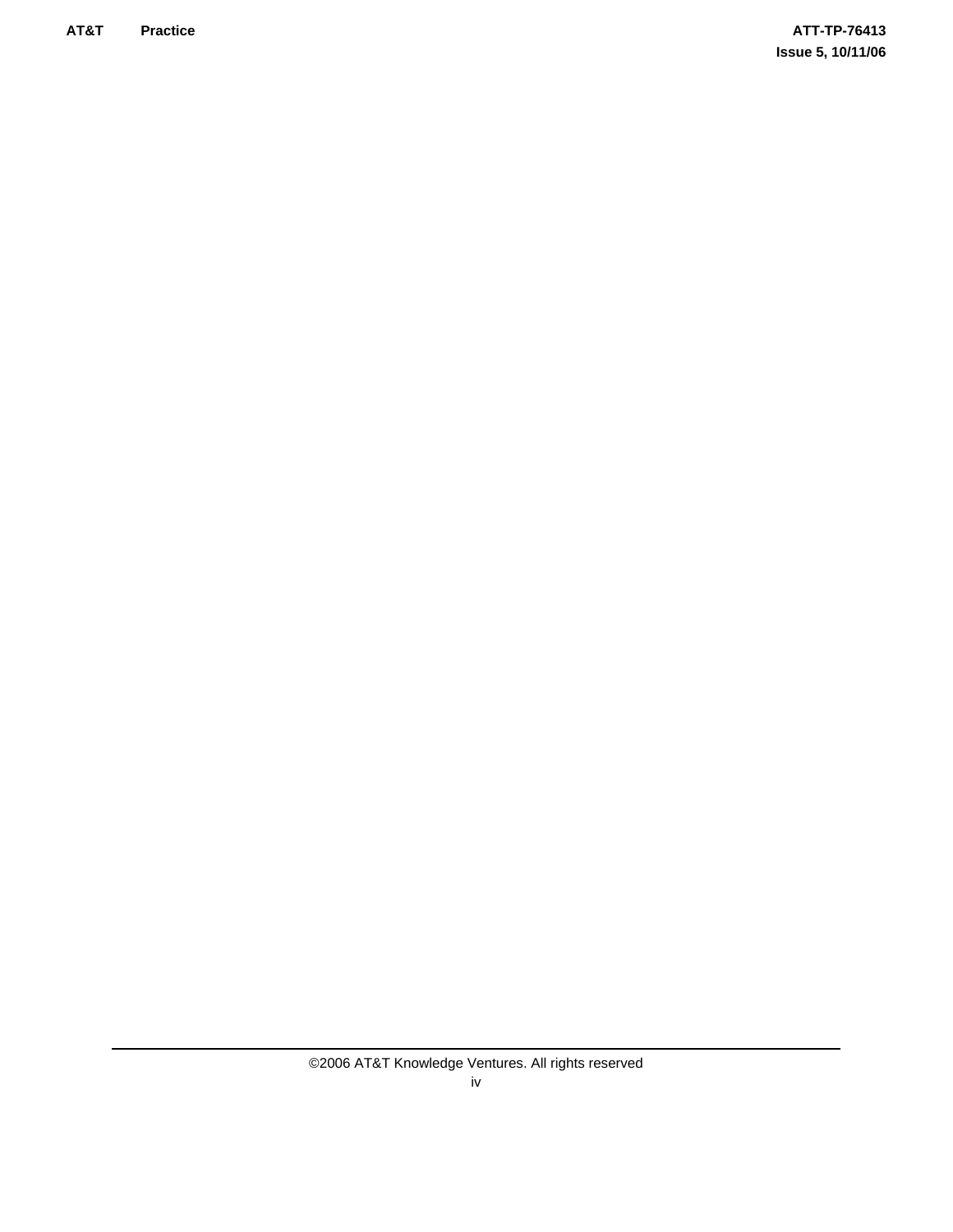#### <span id="page-4-0"></span>**INTRODUCTION**

This document describes the general characteristics and features expected and required for connector blocks used within the Wire Centers of the AT&T LOCAL EXCHANGE companies.

The requirements described in this document detail specific product expectations for blocks utilized on conventional distributing frames.

The specifications identified in this document reflect standards for blocks approved on a going forward basis. Current approved blocks may not meet all standards listed in this document.

# <span id="page-4-1"></span>**1. REASON FOR REISSUE**

| <b>Issue Num-</b><br>ber | Date Modified | <b>Brief Description of Changes</b>                                                                                                                                                                                                           | Author         |
|--------------------------|---------------|-----------------------------------------------------------------------------------------------------------------------------------------------------------------------------------------------------------------------------------------------|----------------|
| 5                        | 10/11/2006    | Change references from SBC to AT&T throughout entire<br>document.                                                                                                                                                                             | Dave Smith     |
| $\overline{4}$           | 8/28/2006     | Update sections 3.1.1, 3.1.2, 3.1.3, and 3.1.4.                                                                                                                                                                                               | Dave Smith     |
| 3                        | 3/30/2006     | Update author name and contact lists                                                                                                                                                                                                          | Dave Smith     |
| 2                        | 9/10/03       | Replaces SBC-002-316-016, Terminal and Connector Block Mark E. Powers<br>Standards, Issue 1, January 2, 2002. To define the stand-<br>ards as a Technical Publication for internal and external<br>use. Considered as Issue 2 of SBC-TP76413. |                |
| $\overline{2}$           | 9/10/03       | Section 2, Modified block definitions.                                                                                                                                                                                                        | Mark E. Powers |
| 2                        | 9/10/03       | Section 5.2 added chart to reflect block sizes applicable for<br>use.                                                                                                                                                                         | Mark E. Powers |
| 2                        | 9/10/03       | Section 7 updated references in their entirety.                                                                                                                                                                                               | Mark E. Powers |

### <span id="page-4-2"></span>**2. Product Definitions**

**Connector Block** - Provides a method of interconnecting various network equipment elements. The connector block consists of an equipment connection field on the rear of the block and a cross-connect field on the face of the block. The method of termination on the front of the connector block will consist of either a wire wrap or quick clip connection. The method of termination on the equipment field may be wire wrap, quick clip or connectorized . Connector blocks may be located on either the vertical or horizontal sides of a conventional distributing frame.

**Protector Block** - Provides a method of interconnection from the outside plant, or entrance cable, to the facilities within the Central Office. The function of the protector block is to provide primary electrical protection, a test field, and a cross-connect field, as well as a point of control where pairs may be opened, grounded, crossed or bridged. The primary components of a protector block consists of a cross connect field, test access field, protection field, cable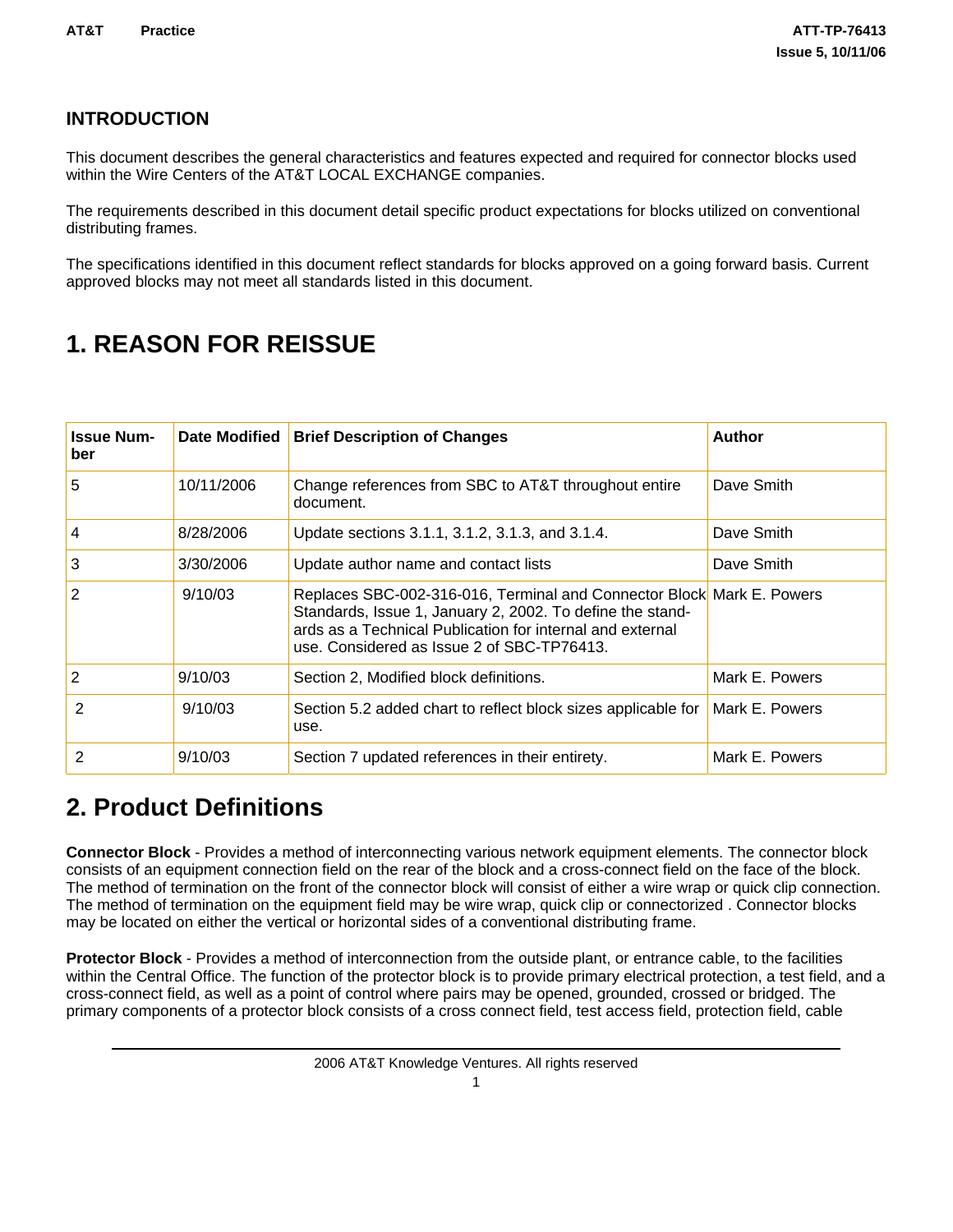termination point (stubbed and stubless), and the jumper wire fanning strip. Generally, these blocks will be found on the vertical side of a conventional main distributing frame.

#### **NOTE:**

**The Protector block requirements are covered in AT&T-TP76415,** *Common Systems Standards for AT&T LOCAL EXCHANGE Carriers***.**

#### <span id="page-5-0"></span>**3. Specifications**

#### <span id="page-5-1"></span>**3.1. Connector Block Requirements**

#### <span id="page-5-2"></span>3.1.1. General Specifications

- Materials will not sustain combustion when an open flame source is removed. They will have a rating of 94V-0 when tested according to the "Vertical Burning Test for Classifying Material", Underwriters Laboratories publication UL 94, "Test for Flammability of Plastic Materials".
- All polymeric materials used in the manufacture of the blocks must have an oxygen index of at least 28%, in accordance with ASTM D-2863, "Flammability of Plastics Using the Oxygen Index Method".
- All mounting components shall be included with each block for frame types used within the United States. Blocks shall be mounted directly on the frame without the use of intermediate mounting devices.
- Termination types will include Single Wire Wrap (SWW), Bifurcated Wire Wrap (BWW), and Bifurcated Quick Clip (BQC).
- Shall meet AT&T LOCAL EXCHANGE Carriers NEBS Requirements as defined in AT&T-TP-76200.
- Labels will be of a non-removable variety, and will be made of a material that allows for the easy use of pen, pencil or computer printer. They must be erasable for pencil entries.

#### **NOTE:**

**Western Electric style Quick Clip terminations shall only be used on those frames in which the predominant method of termination has been quick clip. On a going forward basis, on all new frames, wire wrap terminations are the required method of connection. Other Insulation Displacement Connectors, (IDC), technologies shall not be used.**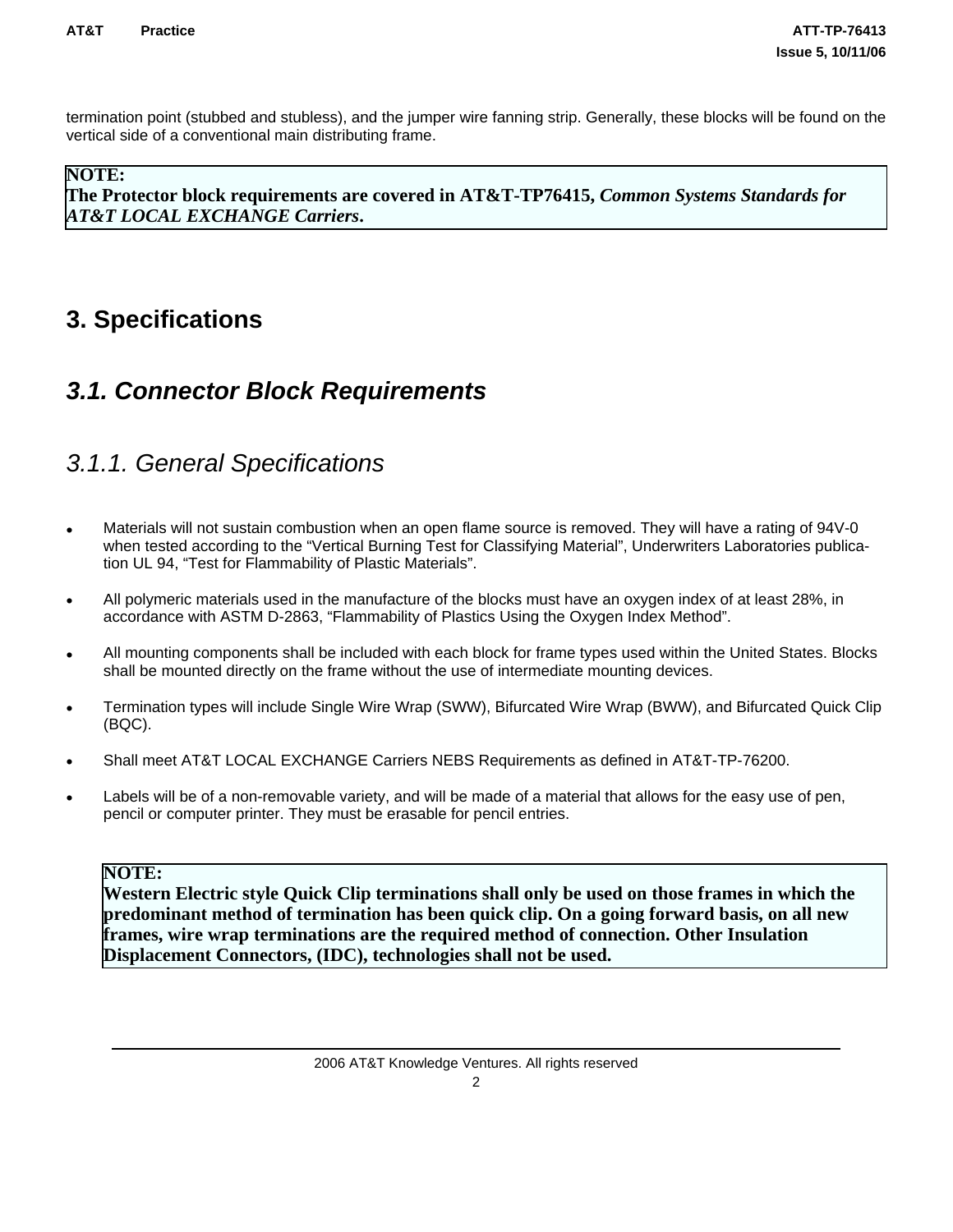### <span id="page-6-0"></span>3.1.2. Block Body Specifications

- The connector block shall be 7.94 inches wide, 4 inches high and 4.25 inches deep. The blocks will be sized to allow for mounting end to end on 8-inch centers.
- Mounting hole patterns measuring 3.75" x 1.18" (9.53 cm x 3.03 cm) for standard frames and 7.5" x 1.37" (19.05 cm x 3.48 cm) for older frames. Blocks shall be mounted directly on the frame without the use of intermediate mounting devices.
- The color of the block shall be white, gray, or putty.
- The color of the pin bed shall be white or off-white.
- The color of the block cover will be white, gray, or putty.
- The front facing cross-connect field will contain a checkerboard grid pattern to reduce wiring errors when terminating jumpers. The back of the cross-connect field will also contain the checkerboard grid pattern to facilitate equipment cable terminations. The checkerboard color should distinctly contrast with the block body – dark blue or black would be appropriate. Pattern will be either decimal or octal depending on the specific application.
- **Electrical Characteristics:** 
	- **Dielectric Strength** Minimum dielectric strength between any two conductors shall be1000V RMS.
	- **Leakage Resistance** Leakage resistance between any two conductors shall exceed 1000 megohms at 100 VDC.
- The connector block assembly can be rotated and locked in place, within the housing, to allow easy and secure access to the rear of the connection field for equipment cable terminations.
- Must have a snap-on, protective cover, capable of accepting appropriate stick-on labels to provide accurate circuit identification. Labels will be provided with the blocks.
- Snap-through fanning strips, front and rear, and sized to be capable of displaying two **BOLD**, hot stamped, alphanumeric characters that can be read by a person of normal eyesight from a minimum distance of 5 feet, for easy pin identification.
- Block bodies, housings, and covers are made of plastic, rather than metal, to minimize the chance of electric shock or personal injury.
- Block housings must have sufficient points, at the rear of the block, to support switchboard/gray cable strain relief, as described in AT&T-TP76300.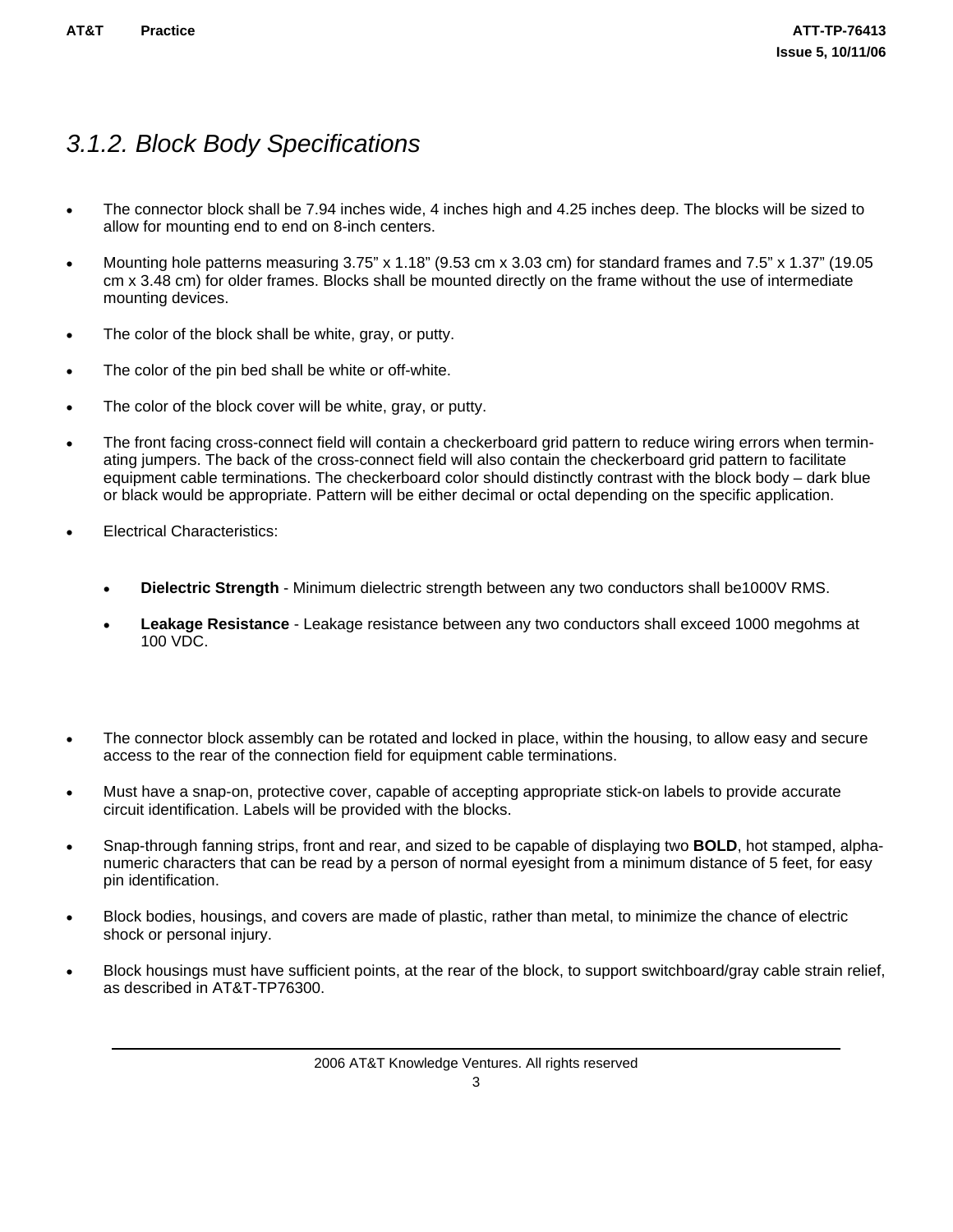- Replaceable fanning strips are desirable, but not required.
- Fanning strips shall be available in several colors to facilitate the application the block is being used for:
	- Yellow Switch Terminations
	- White Tie Cables
	- Blue Outside Plant
	- Beige Miscellaneous
- All terminals are recessed behind the plane of the fanning strips by at least 1/16 of an inch.
- The pin placement shall be equally spread across the face of the block, regardless of the pin count.

### <span id="page-7-0"></span>3.1.3. Pin/Clip Specifications

- Pins/clips must be replaceable, without the need for special tools.
- Pins/clips shall be silver in color.
- The working length of the wire wrap pin shall be no less than 16/32 of an inch for both the front and back pins.
- The edges of the working length shall be parallel within 0.0045 inches per inch and be square, not rectangular.
- At least one shoulder shall be provided to act as a stop for the wrapping tool wherever possible
- The working length shall be free of unusual nicks, burrs and other imperfections in the edges not common to the best workmanship in punched parts. Burrs shall not be more than 0.006 inch high.
- The diagonal of the cross section of the flat punched terminals must be greater than 0.061 inch. The maximum diagonal shall not exceed 0.073 inch.
- The working length shall be essentially straight and free of angular bends or crimps. A small amount of bowing is permissible provided the working length will slide freely without binding into a tubular gauge with a maximum inside diameter of 0.074 inch and a length equal to the working length.

## <span id="page-7-1"></span>3.1.4. Connector Block Densities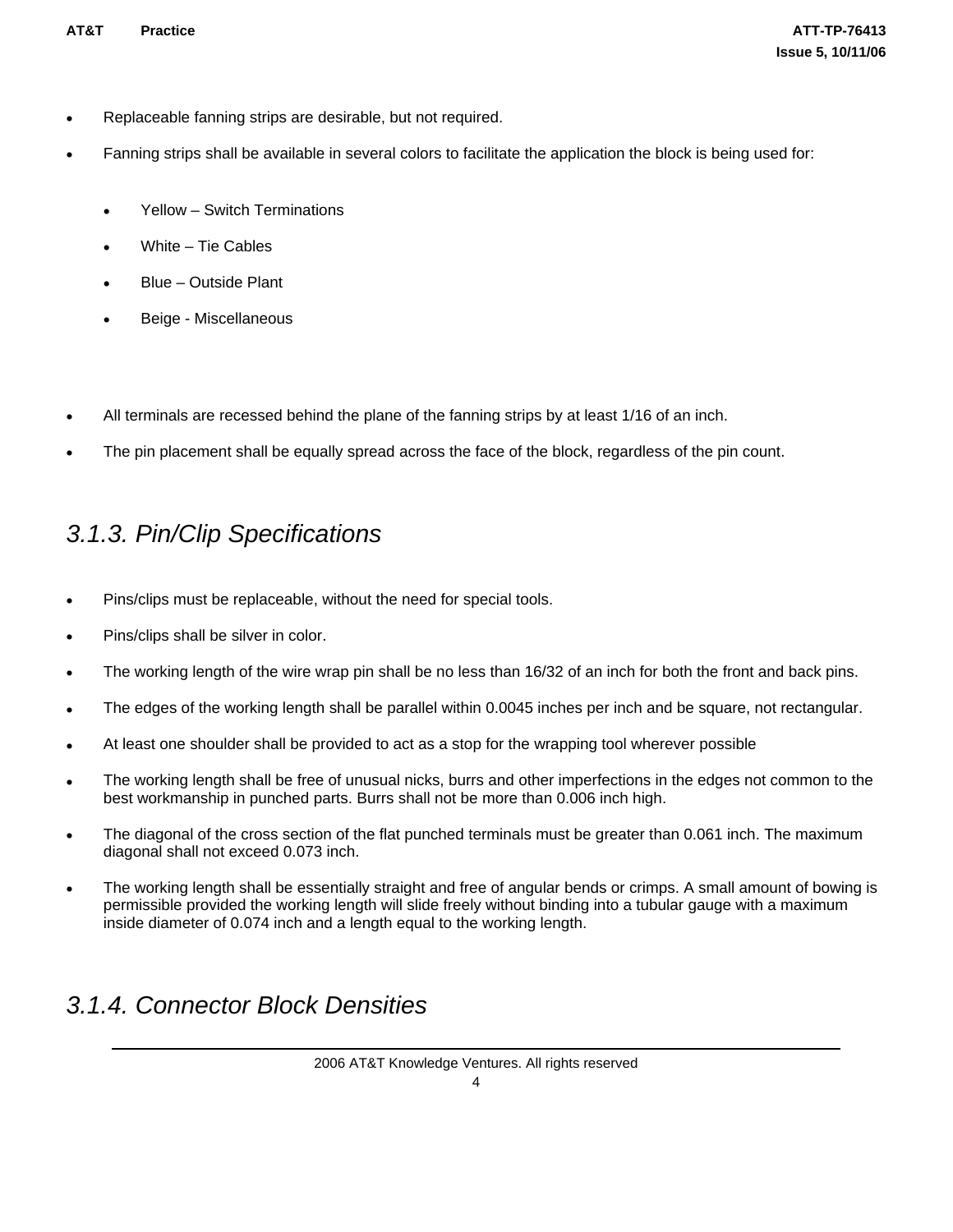- The cross-connect field will be made up of several termination densities, up to 150 pairs.
- The termination pins on the cross-connect field will be arranged across the entire field regardless of pair count.
- Common generic pair counts and uses:

| <b>Pair Counts</b> | <b>Applications</b>                                                                                        |  |
|--------------------|------------------------------------------------------------------------------------------------------------|--|
| 50                 | Not commonly available in 89 type blocks. Found on 112 and 78 type COSMIC blocks, for<br>shelves 1 and 11. |  |
| 64                 | Commonly used for various switch terminations. Used for miscellaneous line equipment.                      |  |
| 96                 | Not used in AT&T LOCAL EXCHANGE carriers.                                                                  |  |
| 100                | Tie cable terminations, all CLEC collocation terminations, miscellaneous equipment termina-<br>tions.      |  |
| 128                | Prime standard block. Line equipment, shielded tie cables.                                                 |  |
| 150                | Not approved for use in AT&T LOCAL EXCHANGE companies.                                                     |  |
| 200                | Not approved for use in AT&T LOCAL EXCHANGE companies.                                                     |  |
| 256                | Not approved for use in AT&T LOCAL EXCHANGE companies.                                                     |  |

### <span id="page-8-0"></span>**4. RELATED DOCUMENTS**

| <b>Document</b>    | <b>Description</b>                                                       | <b>Issue &amp; Date</b> |
|--------------------|--------------------------------------------------------------------------|-------------------------|
| AT&T-TP-76200      | Network Equipment - Building Systems (NEBS)                              | Current                 |
| AT&T-TP-76300      | Installation Guide within the Central Office                             | Current                 |
| AT&T-TP-76400      | Detail Engineer Requirements for the C.O.                                | Current                 |
| AT&T-TP-76412      | Ethernet Standards for the Telecommunications Industry                   | Current                 |
| AT&T-TP-76450      | Common Systems Standards for the SBC Communications Net- Current<br>work |                         |
| TR-PUB-48010       | <b>Requirements For Solderless Wrapped Connections</b>                   | March 1981              |
| <b>ASTM D-2863</b> | Flammability of Plastics Using the Oxygen Index Method                   | Current                 |
| <b>UL 94</b>       | Test for Flammability of Plastic Materials                               | Current                 |

2006 AT&T Knowledge Ventures. All rights reserved